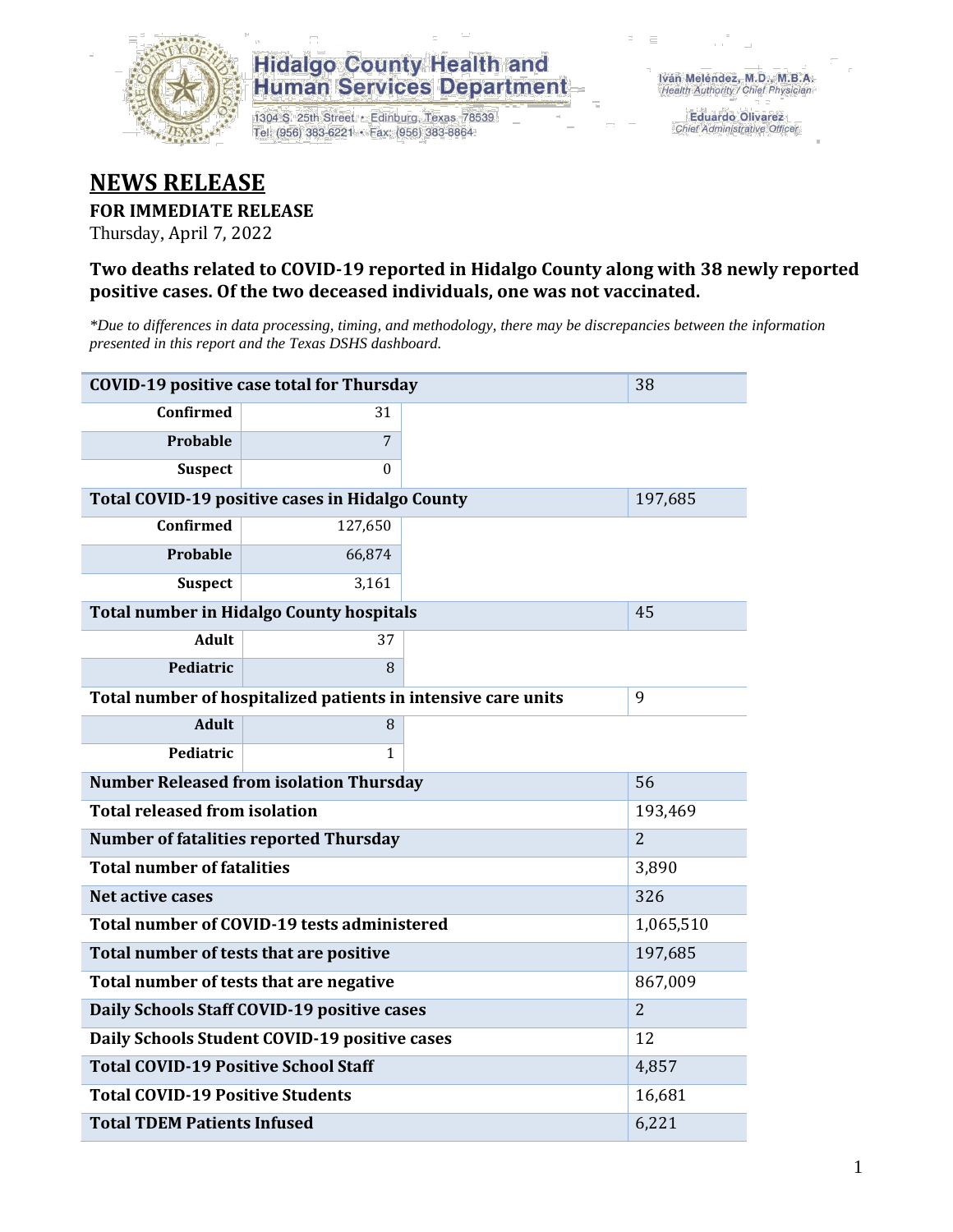

### **Hidalgo County Health and Human Services Department**

1304 S. 25th Street · Edinburg, Texas 78539 Tel: (956) 383-6221 · Fax: (956) 383-8864

Iván Meléndez, M.D., M.B.A. Health Authority / Chief Physician

> **Eduardo Olivarez** Chief Administrative Officer

*Hidalgo County uses the case status definition provided by the Texas Department of State Health Service's 2020 Epi Case Criteria Guide revised November 2020.*

- *1. Confirmed: A person who has tested positive through a molecular or PCR (oral or nasal swabs) test that looks for the presence of the virus's genetic material.*
- *2. Probable: A person who meets presumptive laboratory evidence through detection of COVID-19 by antigen test in a respiratory specimen.*
- *3. Suspect: A person who meets supported laboratory evidence through detection of specific antibodies in serum, plasma, whole body, and no prior history of being confirmed or probable case.*

*For more information of case status definition for COVID-19, please refer to:*

<https://www.dshs.state.tx.us/IDCU/investigation/epi-case-criteria-guide/2020-Epi-Case-Criteria-Guide.pdf>

| <b>Age Range</b> | <b>Number of Cases</b> |  |  |
|------------------|------------------------|--|--|
| $0 - 11$         | 4                      |  |  |
| 12-19            | $\overline{2}$         |  |  |
| 20s              | 9                      |  |  |
| 30 <sub>s</sub>  | 6                      |  |  |
| 40s              | 7                      |  |  |
| 50s              | 3                      |  |  |
| 60s              | 5                      |  |  |
| $70+$            | 2                      |  |  |
| Total:           | 38                     |  |  |

Case Breakdown by Age Group: The deaths include:

| <b>Age Range</b> |     | <b>Gender</b> | Citv    |  |  |
|------------------|-----|---------------|---------|--|--|
|                  | 50s | Female        | Donna   |  |  |
|                  | 70+ | Male          | Mission |  |  |